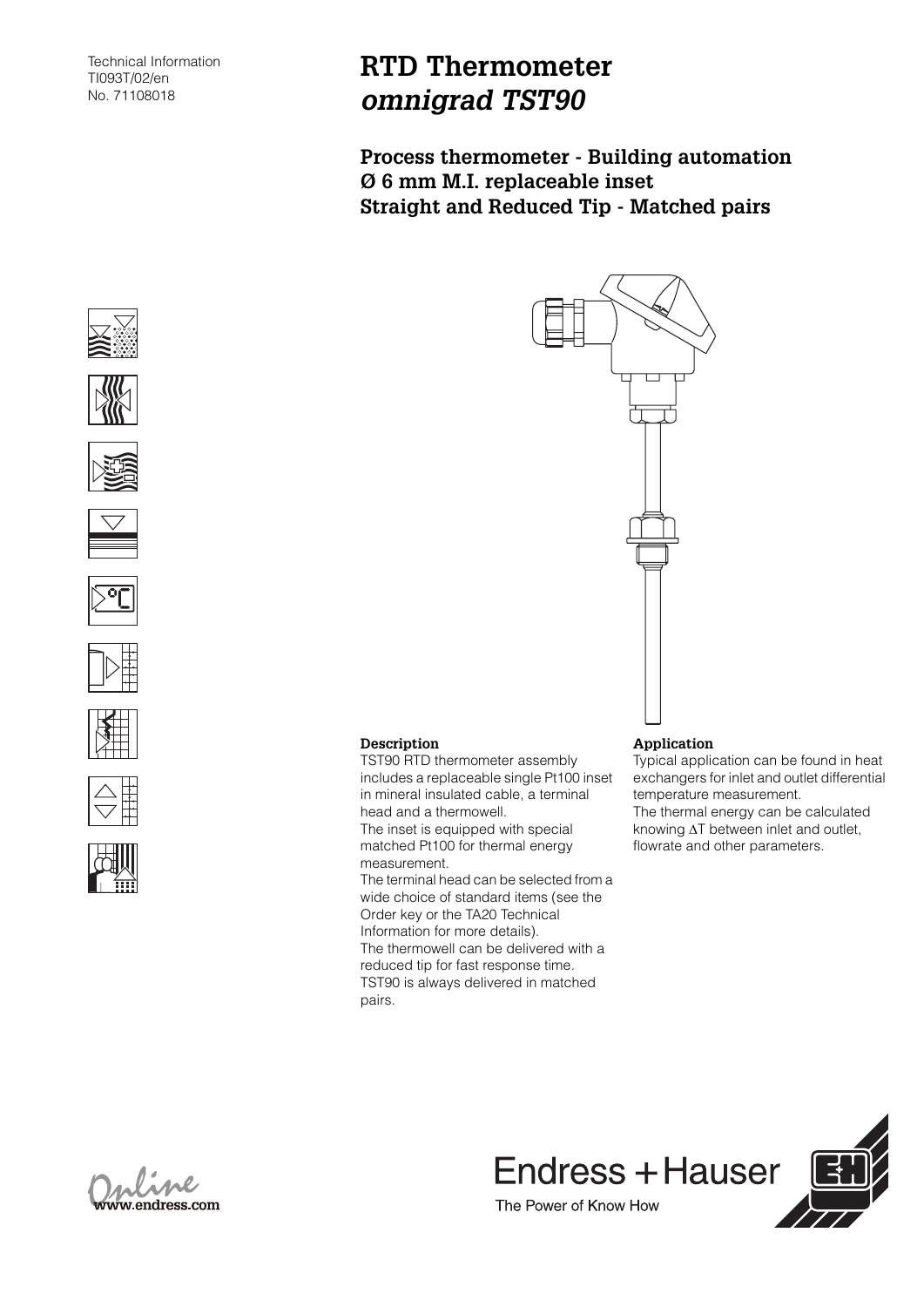

## **Technical data**

IL

**Protecting tube Version:** TA10 thermowell Standard diameter: 9x7 mm Reduced tip: see drawing next page Standard material: AISI 316Ti/W.1.4404 Connection to head: M24 x 1.5 Process connection: G 1/2" - M Max. operat. condition: 50 bar @ 20°C; 1 bar @ 400°C

**Terminal head** Version, protection class and electrical connection: refer to order key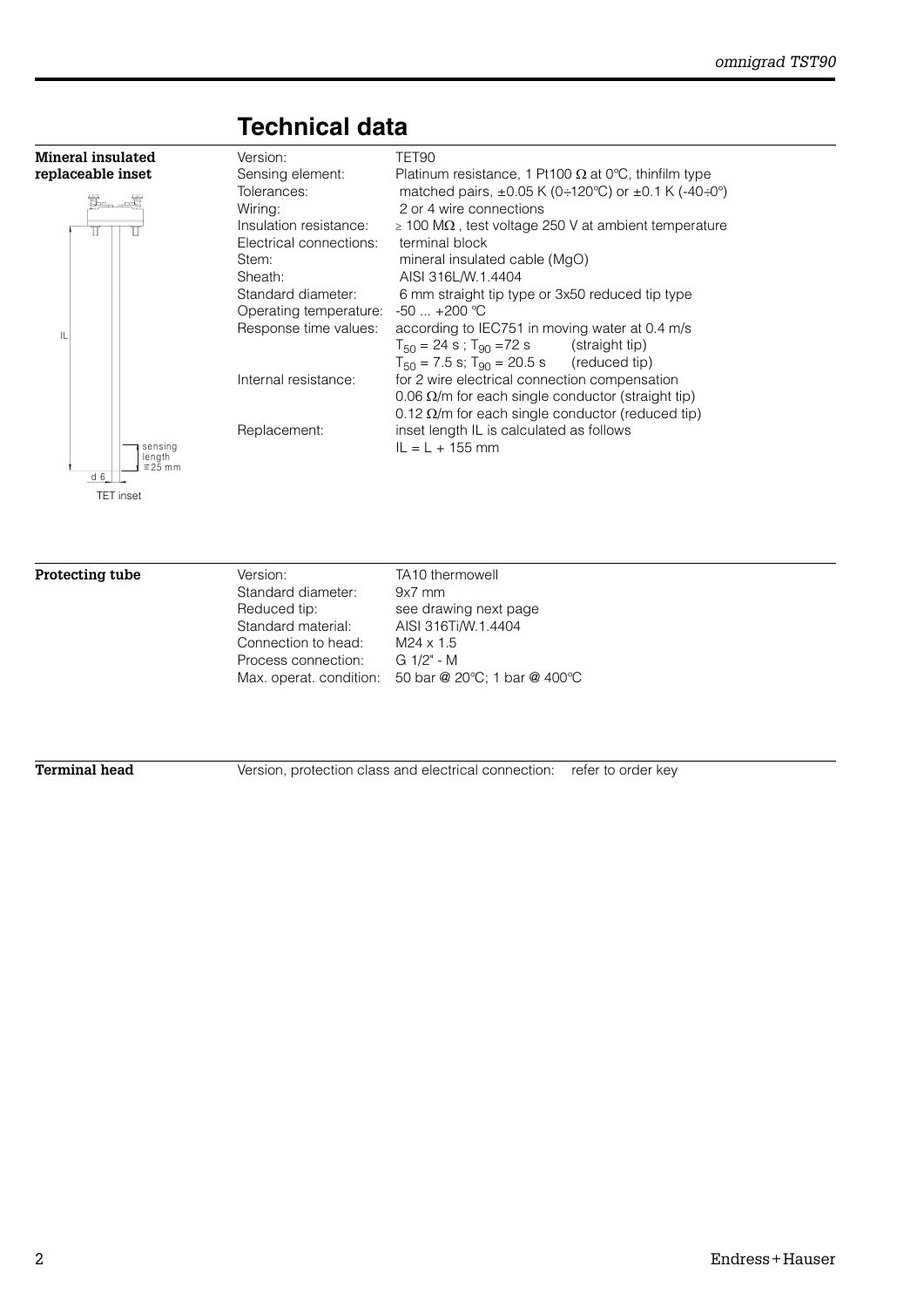